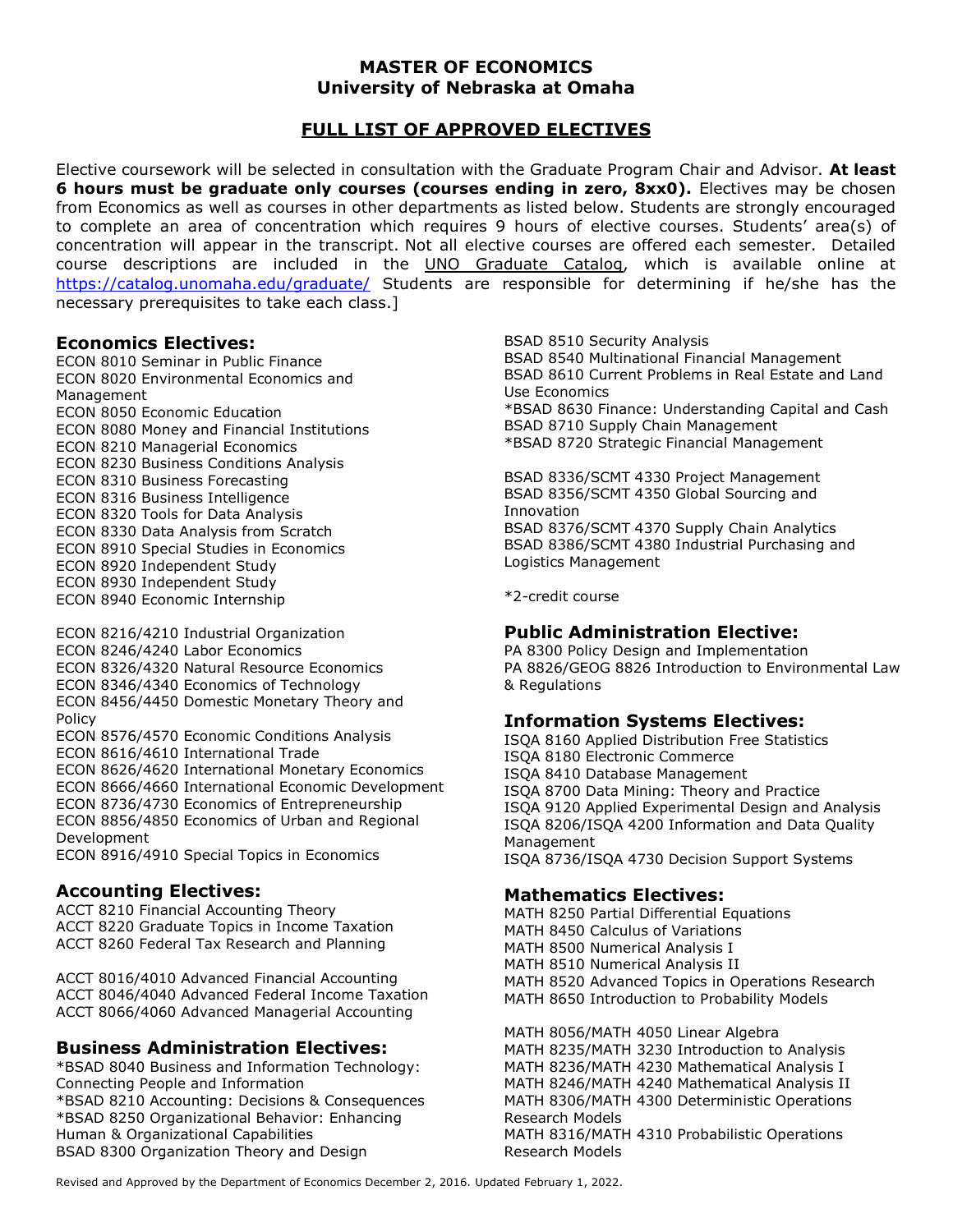MATH 8336/MATH 4330 Introduction to Partial Differential Equations MATH 8356/MATH 4350 Ordinary Differential Equations MATH 8616/MATH 4610 Elementary Topology MATH 8746/MATH 4740 Introduction to Probability and Statistics I

MATH 8756/MATH 4750 Introduction to Probability and Statistics II MATH 8766/MATH 4760 Topics in Modeling

#### Statistics Electives:

STAT 8446/4440 Time Series Analysis

### Master of Economics Concentrations are listed on the next page